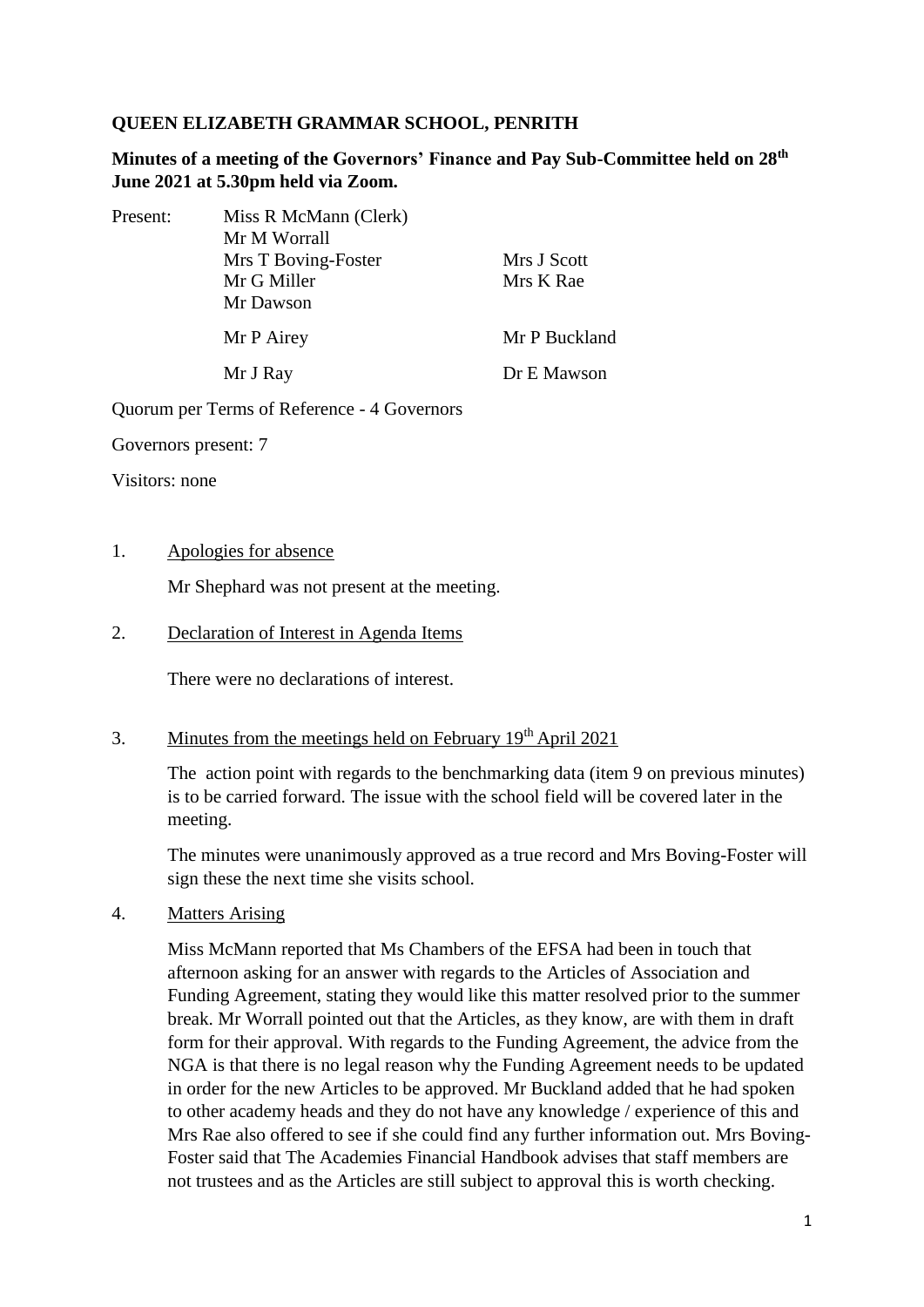# **Action point: Mr Worrall said that he would check this, although he believes they are correct.**

6. Management Accounts to 31st May 2021

Overall, Mrs Scott was pleased to report that the accounts are looking healthy showing a positive of £31,500 against the break-even prediction. This is owing to the following:

- The school has received two traches of Covid testing money, amounting to £25,000.
- Three years worth of gift-aid has been claimed back, totalling £6,500

With regards to expenditure, this is also very positive with big savings made on exam invigilators and supply costs. The premises budget will all be spent by the year-end and more detail will be given under the maintenance report. The Governors were pleased with such a positive report and there were no questions or comments.

# 7. Bank Accounts and Cash Flow

Mrs Scott reported that there is little change since the last meeting: the accounts are secure and there are no issues with cash flow. However, she said that there are going to be some decisions required on some of the bank accounts:

- Natwest: £52,000 not covered by the scheme so looking to move this into another account
- Investech are closing in September so need to move this money into another account.

Mrs Scott added that it has not been an easy process to look into opening a new account. She listed various banks that she had tried to open a savings account, and had no success with (Cumberland Building Society, Yorkshire Building Society and Yorkshire Bank). However, Penrith Building Society were happy for the school to open a savings account and this is protected by the compensation scheme but the amount to be moved is £103,000 versus the £85,000 the compensation scheme covers. Governors were invited to discuss this and present any alternative ideas they may have:

- Although the scheme only covers £85,000, there is little risk with commercial banks and thus, it is a manageable risk to put around £100,000 into an account and monitor it at each meeting, as is the process already in place (KR).
- In response to a question from Mrs Rae about the frequency of online banking, Mrs Scott answered that in the year she has been with QEGS, she has done it once.
- Could there be any online banking groups that would help and are covered by the compensation scheme (PA)?
- Like the idea of using a local bank (PB).
- Could an account at the Penrith Building Society be opened as an interim measure and be reviewed in 6 months' time (JR)?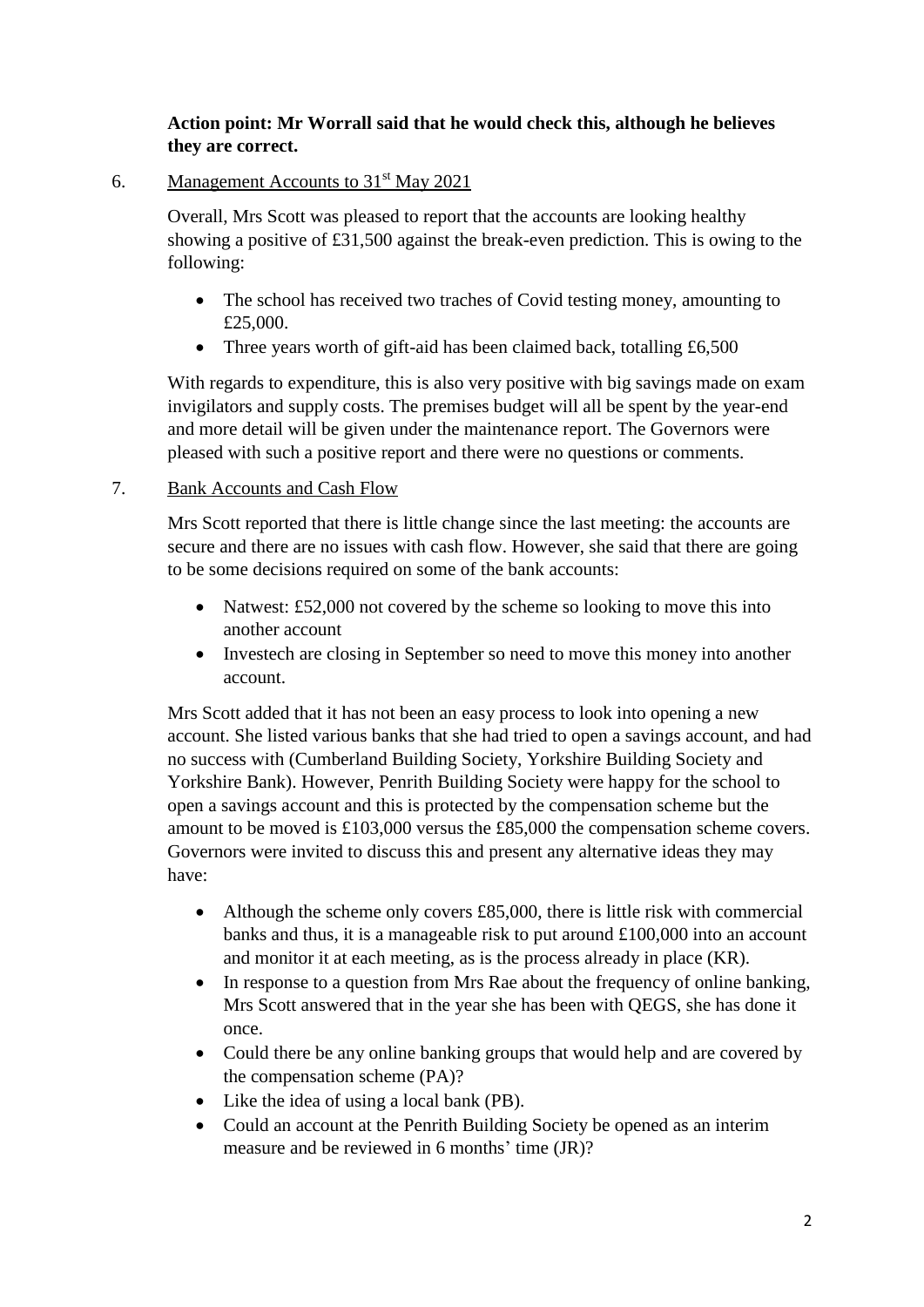• Feel it is quite straightforward and open an account at Penrith Building Society, supporting a local business.

**The discussion drew to a close and Mrs Rae proposed that the monies from the accounts listed above (totalling £103,000) be put into a savings account at the Penrith Building Society on the condition that this is reviewed in 6 months' time. The Governors unanimously agreed to adopt the proposal.** 

# **The Governors unanimously confirmed that they were happy with the amounts held in each account.**

With regards to cash flow, Mrs Scott made Governors aware that there is £16,000 of retention money for Esh Construction which has yet to be paid back over a dispute, as they have left the grounds where they have worked in an un-useable state. The school is looking to do something with this, such as a long strip of wildflowers but Mrs Scott wanted to make Governors aware. In response to Mrs Rae's question, it would cost far more than the £16,000 to put the pitch back to the quality it was and so looking to use the ground in a different way. What is frustrating about this situation is that Esh have been notified of all defects throughout the process via a snagging list but they are arguing that the school had verbally signed off the work and it is now outside the 12 month scope. There is nothing in writing and at the time they say Mr Buckland verbally signed the project off he was not in school. Mrs Rae said that there if is nothing in writing that they are not off the hook. There was a discussion about how to proceed next with various ideas such as using a legal framework, which had a mixed reaction, and to keep the £16,000 and do the snagging works. Mrs Scott said she is chasing them and they are communicating that they are looking into this. Mrs Rae said that the school must demonstrate value for money and felt that the £16,000 should be held back until resolved. **It was concluded that as Esh are still engaging, they obviously feel some sense of obligation, so to keep going and see how things progress before any further action / decisions are taken and also ensure that all correspondence is reviewed.** 

## 8. Maintenance Report

Mrs Scott reported that there is an ambitious work schedule for the summer break and highlighted the three largest pieces of work:

- Fixing the damp in the history and art department
- Re-roof the pavilion
- Open up boundary wall.

The money to fund this will be from last years devolved capital monies (£20,000).

Additionally, the drainage in the Sixth Form is to repair and this will cost around £3,000 and this will come out of the main budget.

## 9. Cycle to Work Scheme

Mrs Scott updated Governors that there have been nine expressions of interest since the scheme launched in school and 3 have picked bikes out.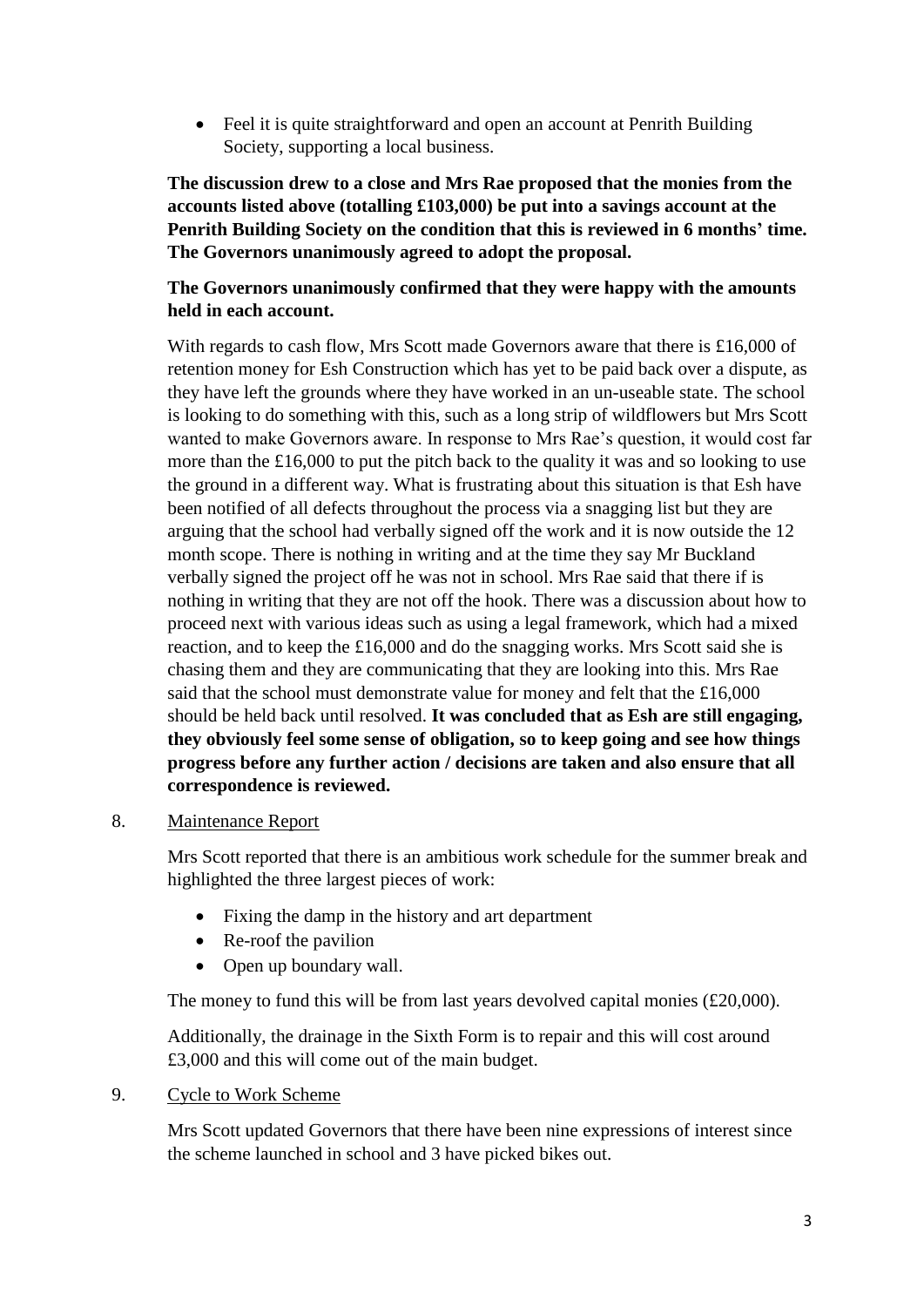#### 10. Printers and Photocopiers

Mr Dawson shared his screen in order to give a PowerPoint presentation to supplement the previously circulated quotes. This is attached as appendix 1. The preferred supplier, Altodigital is cheaper (£7,028 versus £11,616).

Questions and comments were as follows:

- *How long is the contract for and will it reduce the number of prints (PA)?*  Contract is five years. It should reduce the number of prints as students have to select the printer they wish to use and then swipe their card once they get to the printer before it will print. If there are any documents still queuing at the end of each day, anything in the queue is removed (RD).
- *Is there a real need for desktop printers (KR)?* Due to the nature of the buildings it is necessary to have them in some areas. Have been through this with a fine toothcomb and have made economies on two or three machines  $(RD)$
- *Given the length of the contract and the timeframe of the proposed iPad system, is five years too long to take out a contract for (TBF)?* It will be at least four years until the iPad system in embedded and also it has the 'airprint' facility. In the next review, there will be potential to scale back even more (RD).

# **A vote was taken and the Governors unanimously agreed to go with the school's recommendation of Altodigital.**

11. Internal Audit

Mr Ray reported that he used the same scope as he did on the previous audit and was pleased to report that it was a clean result with nothing substantive. The biggest thing to do was to update and tidy up the Financial Procedures Manual (next item). He acknowledged the sterling job that the Finance team do. Mr Ray said that it was his intention to stress test the updated manual on his next audit.

There were no questions from Governors. Mrs Rae concluded this item by saying that the EFSA are putting more reliance on these internal audits.

## 12. Financial Procedures Manual

Mrs Scott led on this item, saying this has been a huge piece of work and highlighted the main changes as follows:

- The Business Manager is now able to sign purchase orders and payment up to a value of £1,000
- Three quotes have to be sought for expenditure over £5,000 and not  $£1,000$ however this is only for site related expenditure
- Contracts being rolled over no longer require Governor approval
- Expenditure that relates to monies received from a successful grant application, for example Wolfson does not need Governor approval.